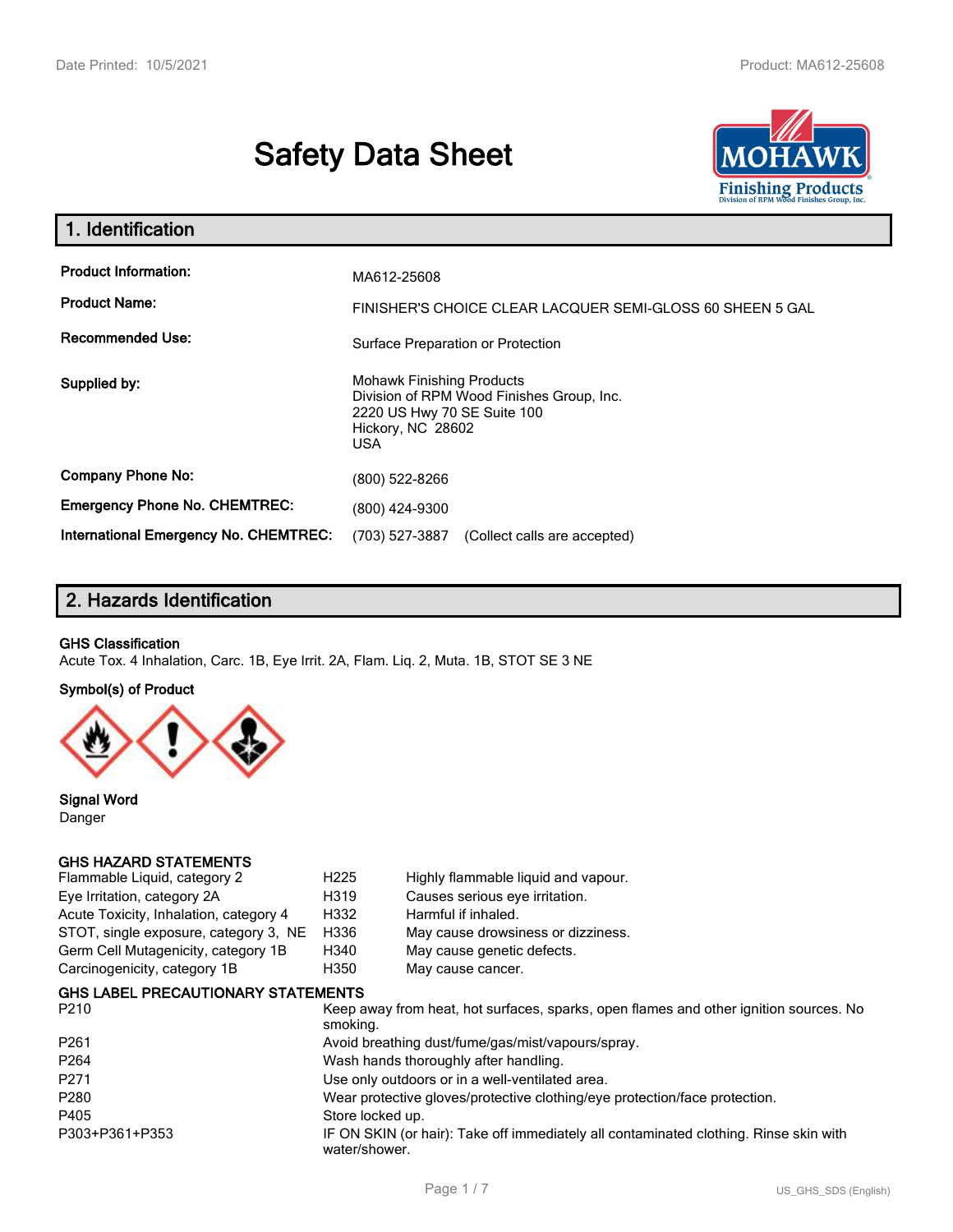| P305+P351+P338                   | IF IN EYES: Rinse cautiously with water for several minutes. Remove contact lenses, if<br>present and easy to do. Continue rinsing. |
|----------------------------------|-------------------------------------------------------------------------------------------------------------------------------------|
| P403+P233                        | Store in a well-ventilated place. Keep container tightly closed.                                                                    |
| P <sub>201</sub>                 | Obtain special instructions before use.                                                                                             |
| P312                             | Call a POISON CENTER or doctor/physician if you feel unwell.                                                                        |
| P304+P340                        | IF INHALED: Remove person to fresh air and keep comfortable for breathing.                                                          |
| P308+P313                        | IF exposed or concerned: Get medical advice/attention.                                                                              |
| P337+P313                        | If eye irritation persists: Get medical advice/attention.                                                                           |
| P403+P235                        | Store in a well-ventilated place. Keep cool.                                                                                        |
| GHS SDS PRECAUTIONARY STATEMENTS |                                                                                                                                     |
| P <sub>240</sub>                 | Ground/bond container and receiving equipment.                                                                                      |
| P <sub>241</sub>                 | Use explosion-proof electrical/ventilating/lighting/equipment.                                                                      |
| P <sub>242</sub>                 | Use only non-sparking tools.                                                                                                        |

**3. Composition/Information on ingredients**

P243 Take precautionary measures against static discharge.

| <b>Chemical Name</b>               | CAS-No.    | Wt. %       | <b>GHS Symbols</b> | <b>GHS Statements</b> |
|------------------------------------|------------|-------------|--------------------|-----------------------|
| acetone                            | 67-64-1    | 55-75       | GHS02-GHS07        | H225-302-319-332-336  |
| p-chlorobenzotrifluoride           | $98-56-6$  | 10-25       | GHS08              | H351                  |
| cellulose nitrate, cellulose ester | 9004-70-0  | $2.5 - 10$  | GHS01              | H <sub>201</sub>      |
| butyl cellosolve                   | 111-76-2   | $2.5 - 10$  | GHS06-GHS07        | H302-315-319-330      |
| epoxidized soybean oil             | 8013-07-8  | $1.0 - 2.5$ | GHS07              | H332                  |
| aromatic hydrocarbons              | 64742-95-6 | $0.1 - 1.0$ | GHS06-GHS08        | H304-331-340-350      |

The exact percentage (concentration) of ingredients is being withheld as a trade secret.

The text for GHS Hazard Statements shown above (if any) is given in the "Other information" Section.

## **4. First-aid Measures**



FIRST AID - EYE CONTACT: IF IN EYES: Rinse cautiously with water for several minutes. Remove contact lenses, if present and easy to do. Continue rinsing. If eye irritation persists: Get medical advice/attention.

FIRST AID - SKIN CONTACT: IF ON SKIN (or hair): Take off immediately all contaminated clothing. Rinse skin with water/shower.

FIRST AID - INGESTION: IF SWALLOWED: rinse mouth. Do NOT induce vomiting. IF exposed or if you feel unwell: Call a POISON CENTER or doctor/physician.

FIRST AID - INHALATION: IF INHALED: Remove person to fresh air and keep comfortable for breathing.

## **5. Fire-fighting Measures**

**SPECIAL FIREFIGHTING PROCEDURES:** Evacuate all persons from the fire area to a safe location. Move non-burning material, as feasible, to a safe location as soon as possible. Fire fighters should be protected from potential explosion hazards while extinguishing the fire. Wear self-contained breathing apparatus (SCBA) and full fire-fighting protective clothing. Thoroughly decontaminate all protective equipment after use. Containers of this material may build up pressure if exposed to heat (fire). Use water spray to cool fire-exposed containers. Use water spray to disperse vapors if a spill or leak has not ignited. DO NOT extinguish a fire resulting from the flow of flammable liquid until the flow of the liquid is effectively shut off. This precaution will help prevent the accumulation of an explosive vapor-air mixture after the initial fire is extinguished.

**FIREFIGHTING EQUIPMENT:** This is a NFPA/OSHA Class 1B or less flammable liquid. Follow NFPA30, Chapter 16 for fire protection and fire suppression. Use a dry chemical, carbon dioxide, or similar ABC fire extinguisher for incipeint fires. Water may be used to cool and prevent rupture of containers that are exposed to heat from fire.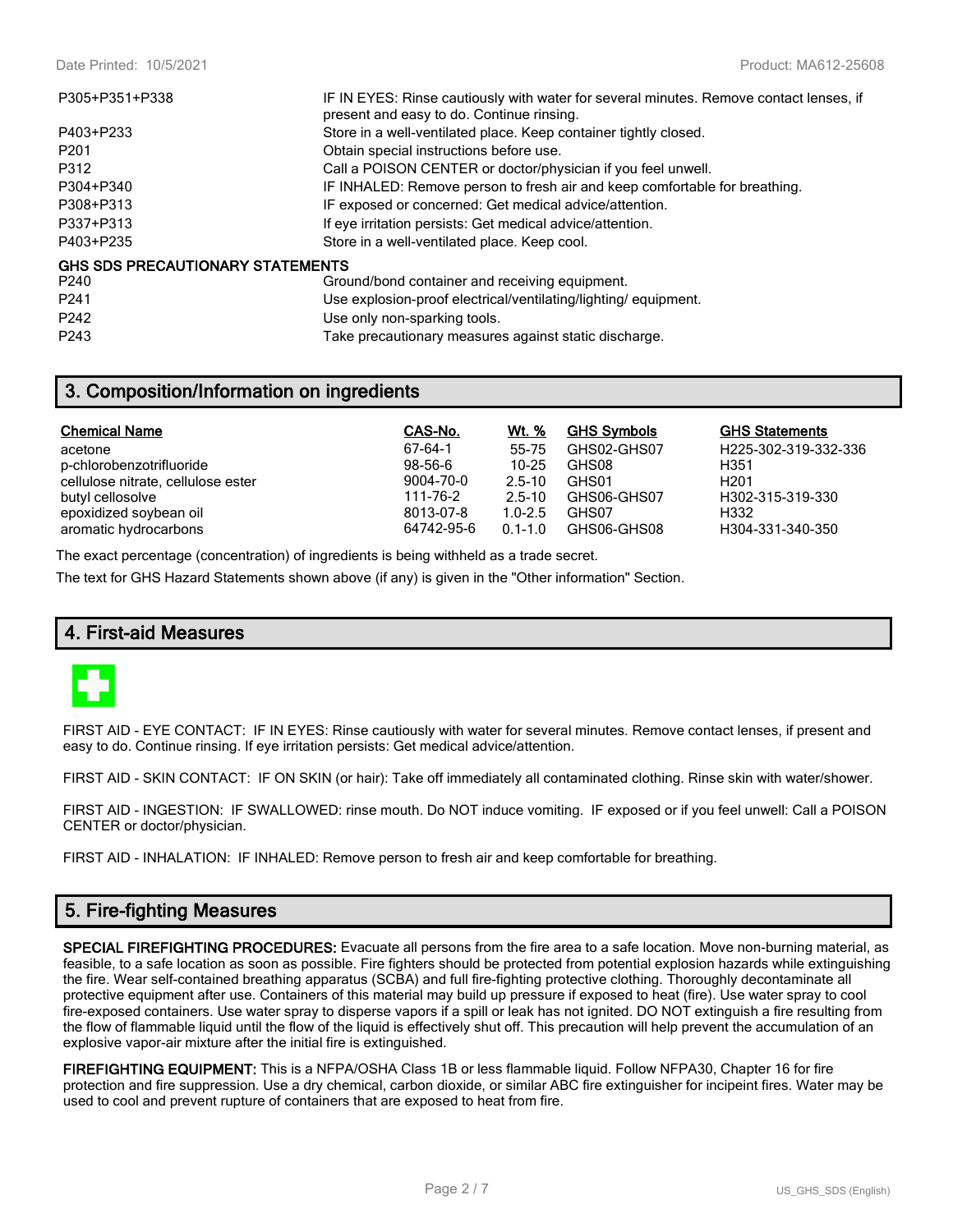# **6. Accidental Release Measures**

#### **ENVIRONMENTAL MEASURES:** No Information

**STEPS TO BE TAKEN IN CASE MATERIAL IS RELEASED OR SPILLED:** Follow personal protective equipment recommendations found in Section VIII. Personal protective equipment needs must be evaluated based on information provided on this sheet and the special circumstances created by the spill including; the material spilled, the quantity of the spill, the area in which the spill occurred, and the training and the expertise of employees in the area responding to the spill. Never exceed any occupational exposure limits. Shut off ignition sources; including electrical equipment and flames. Do not allow smoking in the area. Do not allow the spilled product to enter public drainage system or open waterways.

## **7. Handling and Storage**



**HANDLING:** Avoid inhalation and contact with eyes, skin, and clothing. Wash hands thoroughly after handling and before eating or drinking. In keeping with safe handling practices, avoid ignition sources (smoking, flames, pilot lights, electrical sparks); ground and bond containers when transferring the material to prevent static electricity sparks that could ignite vapor and use spark proof tools and explosion proof equipment. Empty containers may retain product residue or vapor. Do not pressurize, cut, weld, braze, solder, drill, grind, or expose container to heat, flame, sparks, static electricity, or other sources of ignition. Any of these actions can potentially cause an explosion that may lead to injury.

**STORAGE:** Keep containers closed when not in use. Store in cool well ventilated space away from incompatible materials.

## **8. Exposure Controls/Personal Protection**

| Ingredients with Occupational Exposure Limits |                      |                       |                     |                         |  |
|-----------------------------------------------|----------------------|-----------------------|---------------------|-------------------------|--|
| <b>Chemical Name</b>                          | <b>ACGIH TLV-TWA</b> | <b>ACGIH-TLV STEL</b> | <b>OSHA PEL-TWA</b> | <b>OSHA PEL-CEILING</b> |  |
| acetone                                       | $250$ ppm            | 500 ppm               | $1000$ ppm          | N.D.                    |  |
| p-chlorobenzotrifluoride                      | N.D.                 | N.D.                  | N.D.                | N.D.                    |  |
| cellulose nitrate, cellulose ester            | N.D.                 | N.D.                  | N.D.                | N.D.                    |  |
| butyl cellosolve                              | 20 ppm               | N.D.                  | 50 ppm              | N.D.                    |  |
| epoxidized soybean oil                        | N.D.                 | N.D.                  | N.D.                | N.D.                    |  |
| aromatic hydrocarbons                         | N.D.                 | N.D.                  | N.D.                | N.D.                    |  |

**Further Advice: MEL = Maximum Exposure Limit OES = Occupational Exposure Standard SUP = Supplier's Recommendation Sk = Skin Sensitizer N.E. = Not Established N.D. = Not Determined**

#### **Personal Protection**

**RESPIRATORY PROTECTION:** Use adequate engineering controls and ventilation to keep levels below recommended or statutory exposure limits. If exposure levels exceed limits use appropriate approved respiratory protection equipment.

**SKIN PROTECTION:** Wear chemical resistant footwear and clothing such as gloves, an apron or a whole body suit as appropriate.



**EYE PROTECTION:** Wear chemical-resistant glasses and/or goggles and a face shield when eye and face contact is possible due to splashing or spraying of material.



**OTHER PROTECTIVE EQUIPMENT:** No Information



**HYGIENIC PRACTICES:** It is good practice to avoid contact with the product and/or its vapors, mists or dust by using appropriate protective measures. Wash thoroughly after handling and before eating or drinking.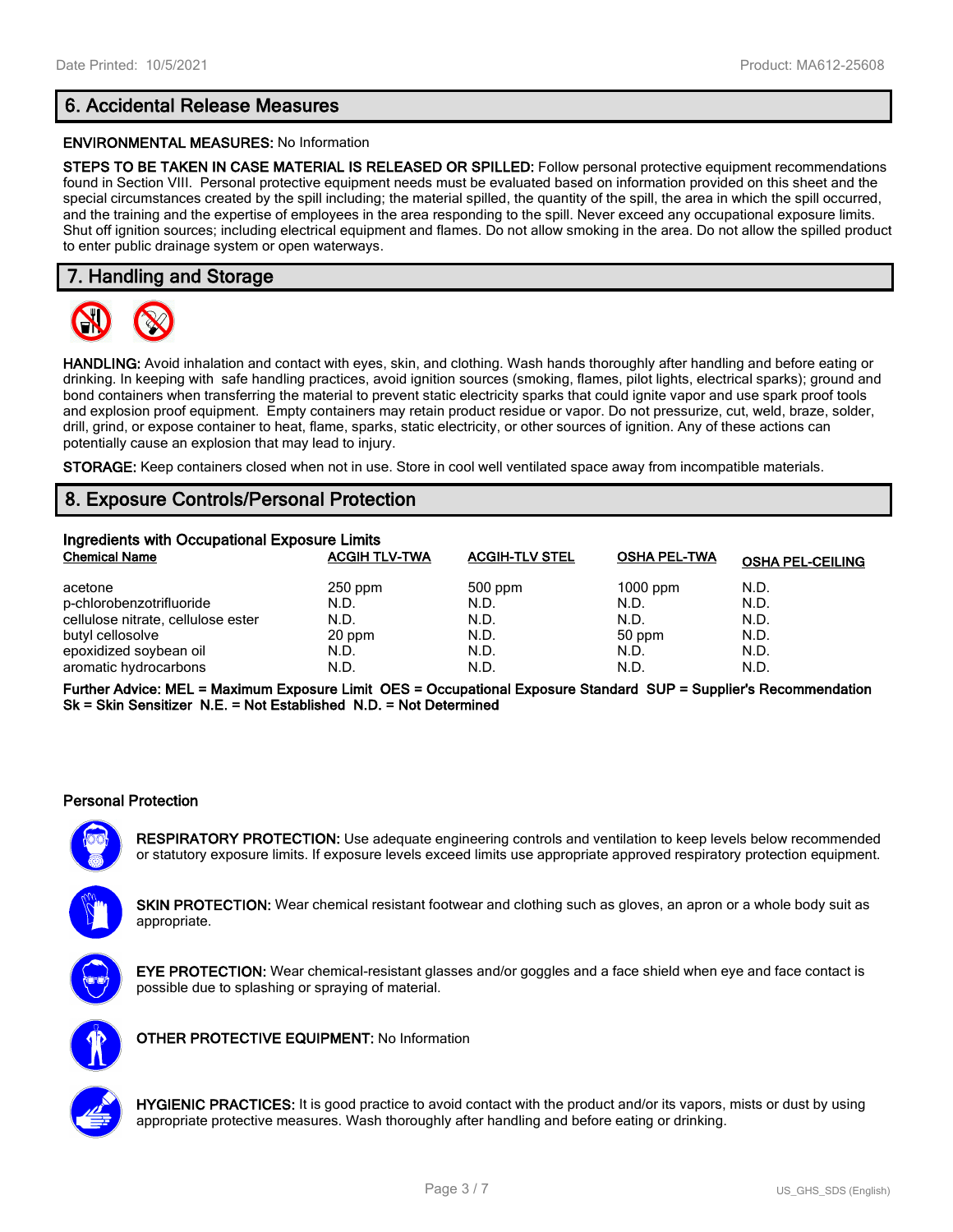**N.I. = No Information**

# **9. Physical and Chemical Properties**

| Appearance:                    | Cloudy Liquid              | <b>Physical State:</b>                      | <b>LIQUID</b>  |
|--------------------------------|----------------------------|---------------------------------------------|----------------|
| Odor:                          | <b>Strong Solvent</b>      | <b>Odor Threshold:</b>                      | Not determined |
| Density, g/cm3:                | 0.912                      | pH:                                         | Not determined |
| Freeze Point, °F:              | Not determined             | Viscosity:                                  | Not determined |
| <b>Solubility in Water:</b>    | Not determined             | Partition Coefficient, n-octanol/<br>water: | Not determined |
| Decomposition temperature, °F: | Not determined             | <b>Explosive Limits, %:</b>                 | Not determined |
| Boiling Range, °F:             | $>100$ °F                  | Flash Point, °F:                            | $-4$ $\circ$ F |
| Combustibility:                | <b>Supports Combustion</b> | Auto-Ignition Temperature, °F:              | Not determined |
| <b>Evaporation Rate:</b>       | Faster than Diethyl Ether  | Vapor Pressure, mmHg:                       | Not determined |
| <b>Vapor Density:</b>          | Not determined             |                                             |                |

## **10. Stability and reactivity**

**STABILITY:** Stable under normal conditions.

**CONDITIONS TO AVOID:** Heat, flames and sparks.

**INCOMPATIBILITY:** Acids, Bases, Oxidizing agents

**HAZARDOUS DECOMPOSITION PRODUCTS:** Not determined.

## **11. Toxicological information**

**Practical Experiences**

**EMERGENCY OVERVIEW:** No Information

**EFFECT OF OVEREXPOSURE - EYE CONTACT:** No Information

**EFFECT OF OVEREXPOSURE - INGESTION:** No Information

**EFFECT OF OVEREXPOSURE - INHALATION:** No Information

**EFFECT OF OVEREXPOSURE - SKIN CONTACT:** No Information

**CARCINOGENICITY:** May cause cancer.

#### **PRIMARY ROUTE(S) OF ENTRY:**

**Eye Contact, Skin Contact, Inhalation**

## **Acute Toxicity Values**

**The acute effects of this product have not been tested. Data on individual components are tabulated below**

| CAS-No. | <b>Chemical Name</b> |  |
|---------|----------------------|--|
| 67-64-1 | acetone              |  |

**CASA-No. 25 Correl CONO. In the CAS-No. 10 CONO. In the CAS-No. 10 CONO. In the CAS-No. 10 CONO. 10 CONO. 10 CONO. 10 CONO. 10 CONO. 10 CONO. 10 CONO. 10 CONO. 10 CONO. 10 CONO. 10 CONO. 10 CONO. 10 CONO. 10 CONO. 10 CONO** 1800 mg/kg Rat 20000 mg/kg Rabbit 50.1 mg/L Rat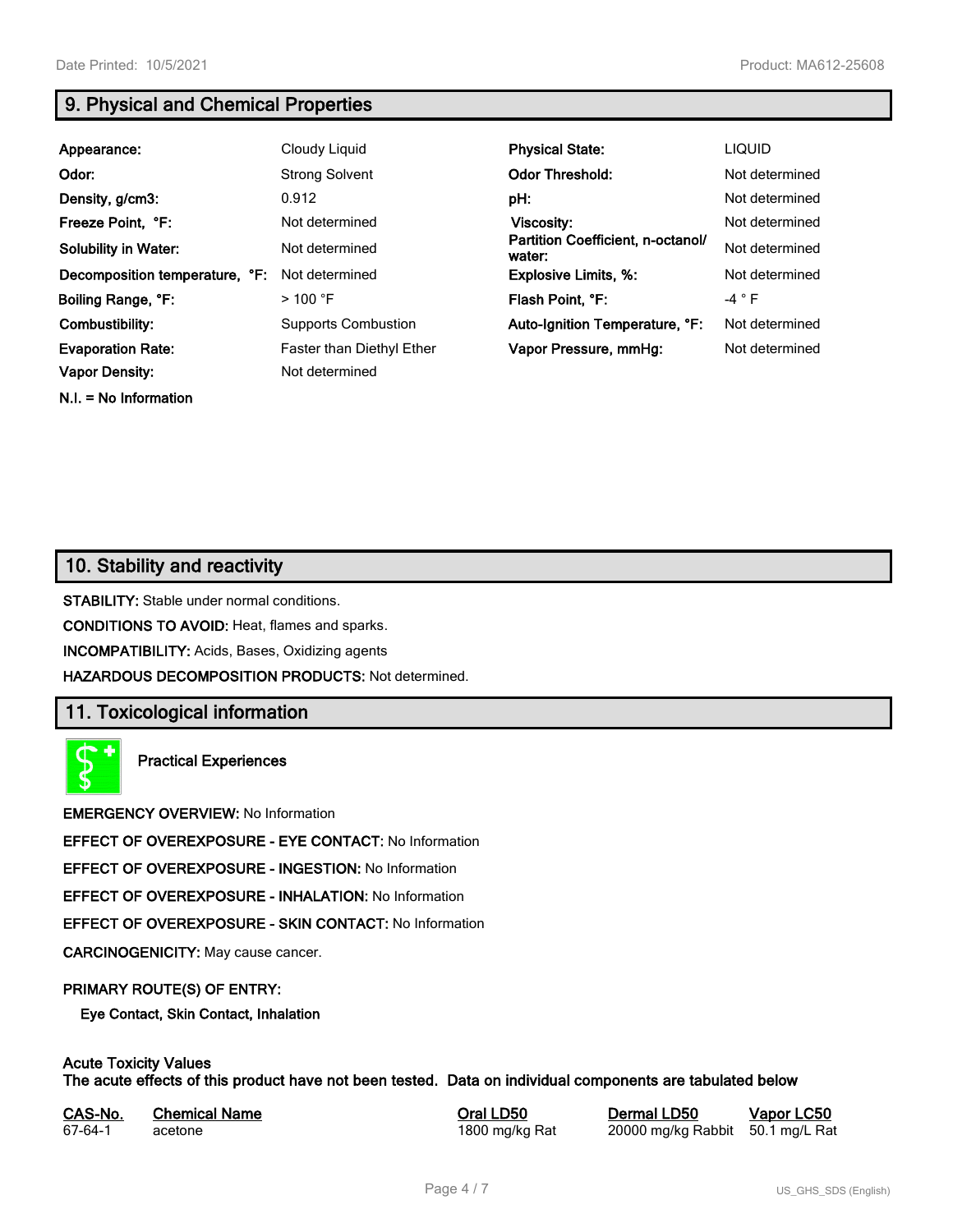| $98 - 56 - 6$ | p-chlorobenzotrifluoride           | 13000 mg/kg Rat | >2683 mg/kg Rabbit                | 33 mg/L Rat        |
|---------------|------------------------------------|-----------------|-----------------------------------|--------------------|
| 9004-70-0     | cellulose nitrate, cellulose ester | >5000 mg/kg Rat | >5000 mg/kg                       | $>20 \text{ ma/l}$ |
| 111-76-2      | butyl cellosolve                   | 470 mg/kg Rat   | $>2000$ mg/kg Rabbit $>4.9$ mg/l  |                    |
| 8013-07-8     | epoxidized soybean oil             | 21000 mg/kg Rat | >19600 mg/kg Rabbit >20.1         |                    |
| 64742-95-6    | aromatic hydrocarbons              | 14000 mg/kg Rat | >2000 mg/kg Rabbit >4.96 mg/l Rat |                    |

#### **N.I. = No Information**

## **12. Ecological information**

**ECOLOGICAL INFORMATION:** Ecological evaluation of this material has not been performed; however, do not allow the product to be released to the environment without governmental approval/permits.

## **13. Disposal Information**



# **Product**

**DISPOSAL METHOD:** Waste from this material may be a listed and/or characteristic hazardous waste. Dispose of material, contaminated absorbent, container and unused contents in accordance with local, state, and federal regulations.

**STEPS TO BE TAKEN IN CASE MATERIAL IS RELEASED OR SPILLED:** Follow personal protective equipment recommendations found in Section VIII. Personal protective equipment needs must be evaluated based on information provided on this sheet and the special circumstances created by the spill including; the material spilled, the quantity of the spill, the area in which the spill occurred, and the training and the expertise of employees in the area responding to the spill. Never exceed any occupational exposure limits. Shut off ignition sources; including electrical equipment and flames. Do not allow smoking in the area. Do not allow the spilled product to enter public drainage system or open waterways.

## **14. Transport Information**

**SPECIAL TRANSPORT PRECAUTIONS:** No Information

| DOT:  | UN1263, PAINT, 3, II |
|-------|----------------------|
| IATA: | UN1263, PAINT, 3, II |

**IMDG:** UN1263, PAINT, 3, II

## **15. Regulatory Information**

## **U.S. Federal Regulations:**

#### **CERCLA - SARA Hazard Category**

This product has been reviewed according to the EPA 'Hazard Categories' promulgated under Sections 311 and 312 of the Superfund Amendment and Reauthorization Act of 1986 (SARA Title III) and is considered, under applicable definitions, to meet the following categories:

Fire Hazard, Acute Health Hazard, Chronic Health Hazard

#### **SARA SECTION 313**

This product contains the following substances subject to the reporting requirements of Section 313 of Title III of the Superfund Amendment and Reauthorization Act of 1986 and 40 CFR part 372:

No Sara 313 components exist in this product.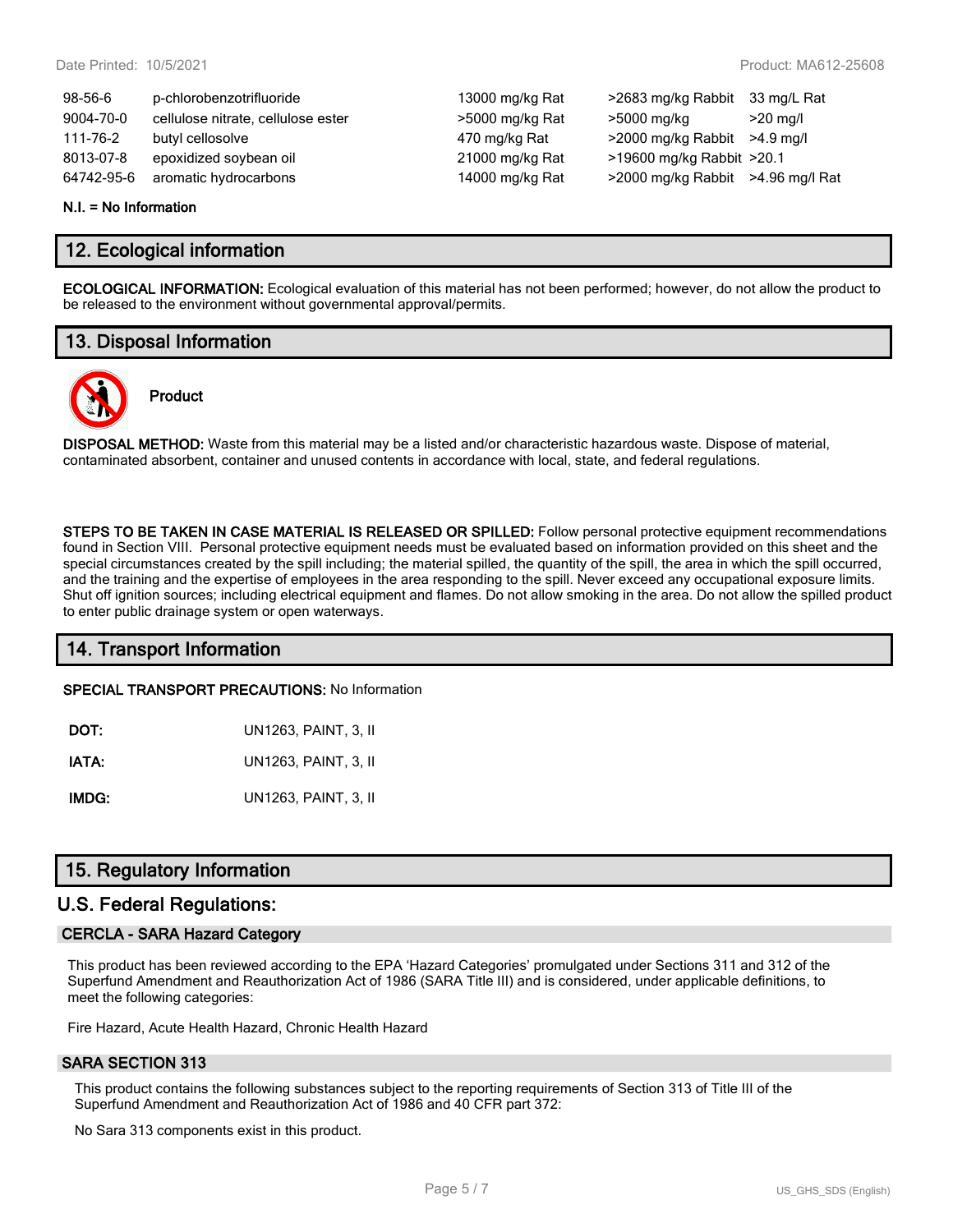#### **TOXIC SUBSTANCES CONTROL ACT**

This product contains the following chemical substances subject to the reporting requirements of TSCA 12(B) if exported from the United States:

| p-chlorobenzotrifluoride     | 98-56-6  |
|------------------------------|----------|
| octamethylcyclotetrasiloxane | 556-67-2 |
| acetaldehyde                 | 75-07-0  |

CAS-No. 98-56-6<br>556-67-2

# **U.S. State Regulations:**

## **CALIFORNIA PROPOSITION 65**

WARNING: Cancer and Reproductive Harm - www.P65Warnings.ca.gov.

Oxsol 100, Cancer, 12.0056% Toluene, Reproductive Harm, 0.0013%

| <b>Revision Date:</b>       |   | 10/5/2021                           |  |                    | <b>Supersedes Date:</b> |                             |   |
|-----------------------------|---|-------------------------------------|--|--------------------|-------------------------|-----------------------------|---|
| <b>Reason for revision:</b> |   | <b>Revision Description Changed</b> |  |                    |                         |                             |   |
| Datasheet produced by:      |   | <b>Regulatory Department</b>        |  |                    |                         |                             |   |
| <b>HMIS Ratings:</b>        |   |                                     |  |                    |                         |                             |   |
| Health:                     | ⌒ | Flammability:                       |  | <b>Reactivity:</b> |                         | <b>Personal Protection:</b> | Х |

#### **Text for GHS Hazard Statements shown in Section 3 describing each ingredient:**

| H <sub>201</sub>  | <undefined></undefined>                       |
|-------------------|-----------------------------------------------|
| H <sub>225</sub>  | Highly flammable liquid and vapour.           |
| H302              | Harmful if swallowed.                         |
| H304              | May be fatal if swallowed and enters airways. |
| H315              | Causes skin irritation.                       |
| H <sub>3</sub> 19 | Causes serious eye irritation.                |
| H330              | Fatal if inhaled.                             |
| H331              | Toxic if inhaled.                             |
| H332              | Harmful if inhaled.                           |
| H336              | May cause drowsiness or dizziness.            |
| H340              | May cause genetic defects.                    |
| H350              | May cause cancer.                             |
| H351              | Suspected of causing cancer.                  |

#### **Icons for GHS Pictograms shown in Section 3 describing each ingredient:**